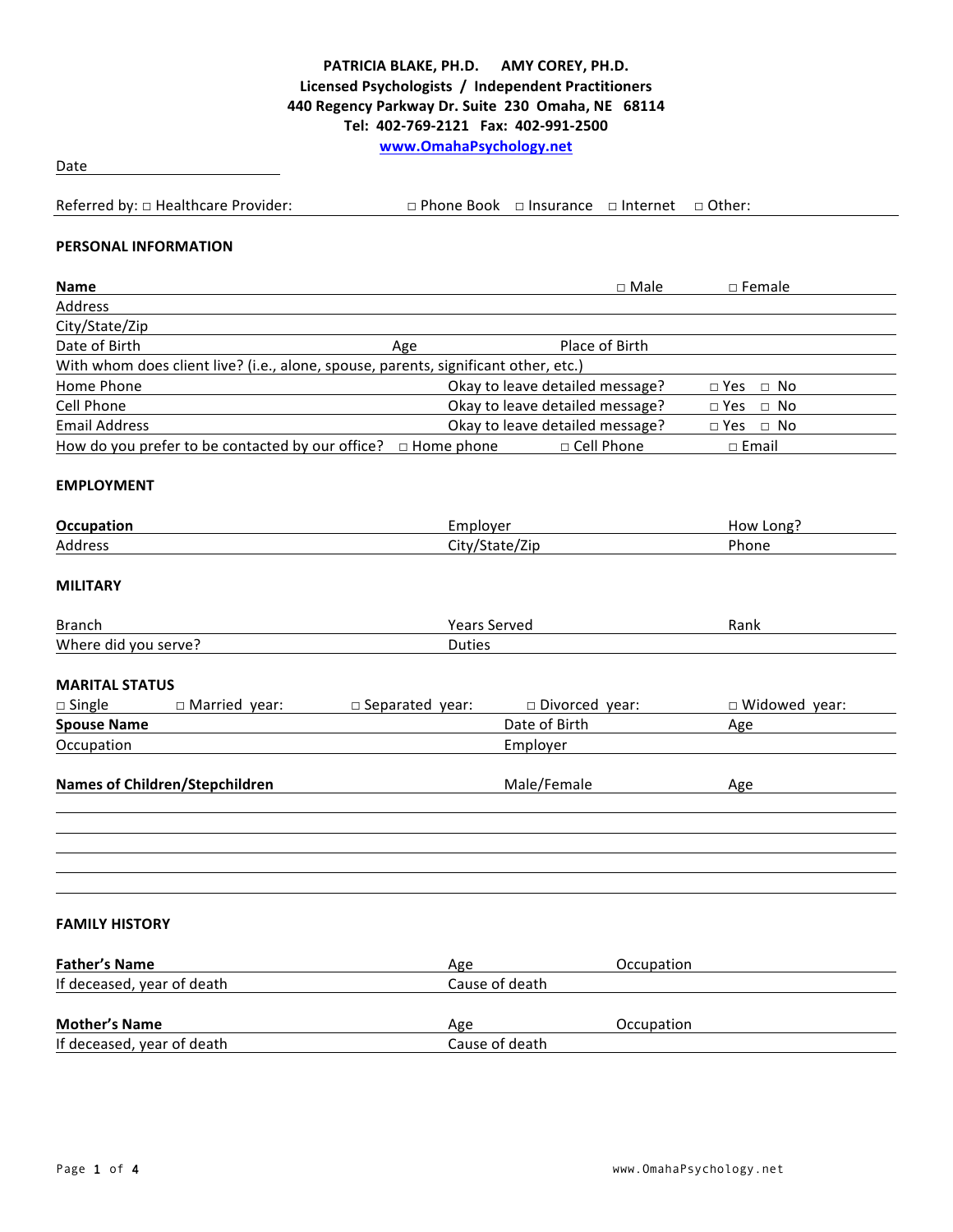| <b>Names of Brothers/Sisters</b>                                                                                                                                                                        |               | Male/Female<br>Age         |                           |
|---------------------------------------------------------------------------------------------------------------------------------------------------------------------------------------------------------|---------------|----------------------------|---------------------------|
|                                                                                                                                                                                                         |               |                            |                           |
|                                                                                                                                                                                                         |               |                            |                           |
| Is there a family history of mental illness or substance abuse?<br>If yes, please explain:                                                                                                              |               | $\square$ Yes<br>$\Box$ No |                           |
| <b>EDUCATION</b>                                                                                                                                                                                        |               |                            |                           |
|                                                                                                                                                                                                         |               | Year Graduated             |                           |
| High School<br>College                                                                                                                                                                                  |               | Year Graduated             |                           |
| Degree(s)                                                                                                                                                                                               |               |                            |                           |
| Vocational, technical, or other training                                                                                                                                                                |               |                            |                           |
| <b>LEGAL ISSUES</b><br>Please list any past or current court or legal issues.                                                                                                                           |               |                            |                           |
| <b>MEDICAL</b>                                                                                                                                                                                          |               |                            |                           |
| <b>Primary Care Physician</b>                                                                                                                                                                           |               |                            | How long?                 |
| Address                                                                                                                                                                                                 |               |                            |                           |
| City/State/Zip<br>Is it okay if I notify your physician about your visit?                                                                                                                               | $\square$ Yes | Phone<br>$\square$ No      |                           |
| <b>Medications</b>                                                                                                                                                                                      | Condition     | Dose/Frequency             | <b>Name of Prescriber</b> |
| Physical Health Treatment History: (please list physical conditions, serious illnesses, injuries, and treating physicians. If<br>hospitalized, name of hospital, dates, and duration of hospital stay.) |               |                            |                           |
|                                                                                                                                                                                                         |               |                            |                           |
| Is there a family history of serious medical conditions?                                                                                                                                                |               | $\square$ Yes<br>$\Box$ No |                           |
| If yes, please explain:                                                                                                                                                                                 |               |                            |                           |
| <b>Substance Use/Gambling</b>                                                                                                                                                                           |               |                            |                           |
| Tobacco<br>$\Box$ Yes $\Box$ No<br>Type:                                                                                                                                                                |               | How much and how often?    |                           |
| Alcohol □ Yes<br>$\Box$ No<br>Type:                                                                                                                                                                     |               | How much and how often?    |                           |
| Other drugs<br>$\square$ Yes<br>$\Box$ No<br>Type:                                                                                                                                                      |               | How much and how often?    |                           |
| (marijuana, cocaine, methamphetamines, painkillers, etc.)                                                                                                                                               |               |                            |                           |
| Caffeine<br>$\Box$ Yes $\Box$ No<br>Type:                                                                                                                                                               |               | How much and how often?    |                           |
| Over-the-counter <sup>□</sup> Yes □ No<br>Type:                                                                                                                                                         |               | How much and how often?    |                           |

Gambling  $\Box$  Yes  $\Box$  No Has it caused financial and/or relationship problems?  $\Box$  Yes  $\Box$  No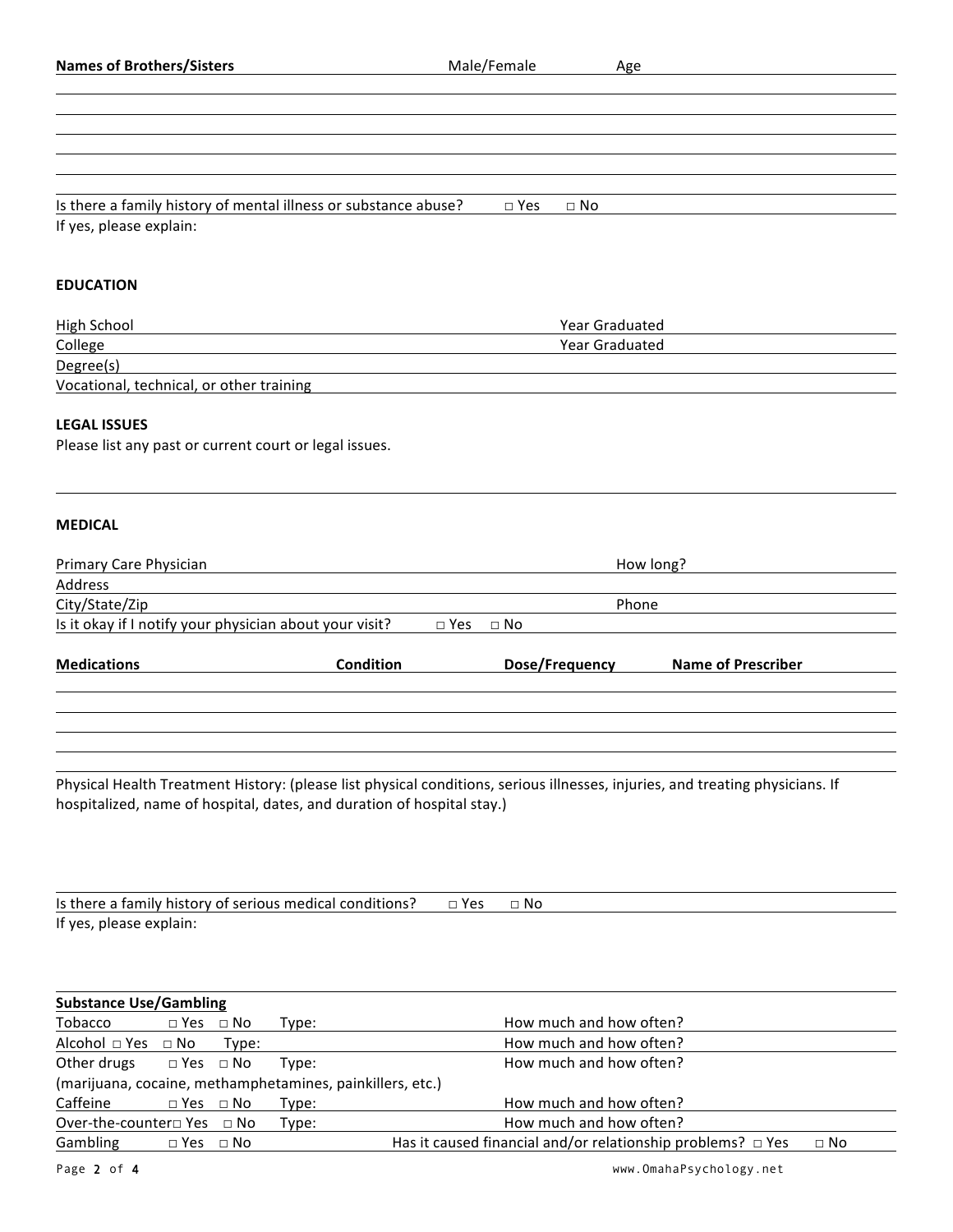#### **MENTAL HEALTH TREATMENT HISTORY**

Please list conditions, treating providers, dates of treatment, inpatient or outpatient. If hospitalized, name of hospital, dates and duration of hospital stay.

#### **CURRENT PROBLEMS**

Please describe the reason for today's appointment.